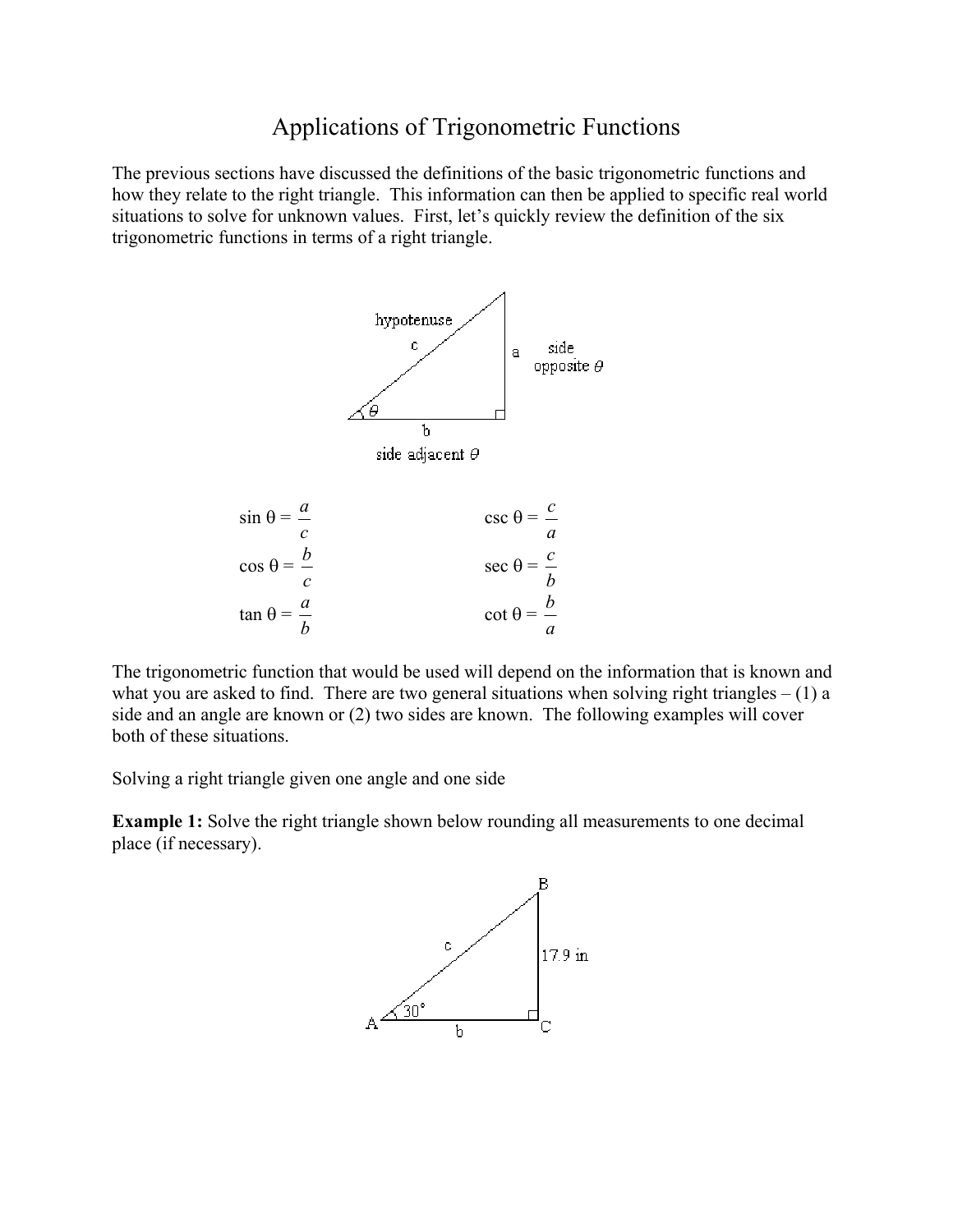#### **Example 1 (Continued):**

Solution:

Identify the given information

 $\angle A = 30^{\circ}$ ;  $\angle C = 90^{\circ}$ ; and a = 17.9 in

Identify what needs to be found

 $\angle$  B; b; and c

Find ∠ B

 The sum of the angles of a triangle must add up to equal 180 degrees. Since we know the measurements of angles A and C we can easily find the measurement of angle B.

 $\angle A + \angle B + \angle C = 180^{\circ}$  $30^{\circ} + \angle B + 90^{\circ} = 180^{\circ}$  $\angle B + 120^{\circ} = 180^{\circ}$  $\angle B = 60^\circ$ 

#### Find b

 Side b is adjacent to the angle that we were given and since we also know the length of side a we can use the tangent function to solve for b.

$$
\tan A = \frac{a}{b}
$$
  
\n
$$
\tan 30^\circ = \frac{17.9}{b}
$$
  
\n
$$
b(\tan 30^\circ) = 17.9
$$
  
\n
$$
b = \frac{17.9}{\tan 30^\circ}
$$
  
\n
$$
b = 31 \text{ in}
$$

Find c

 Side c is the hypotenuse of the triangle. The sine of angle A is equal to the length of the side opposite of angle A divided by the length of the hypotenuse. We know two of the values and can therefore easily solve for the unknown value using the sine function.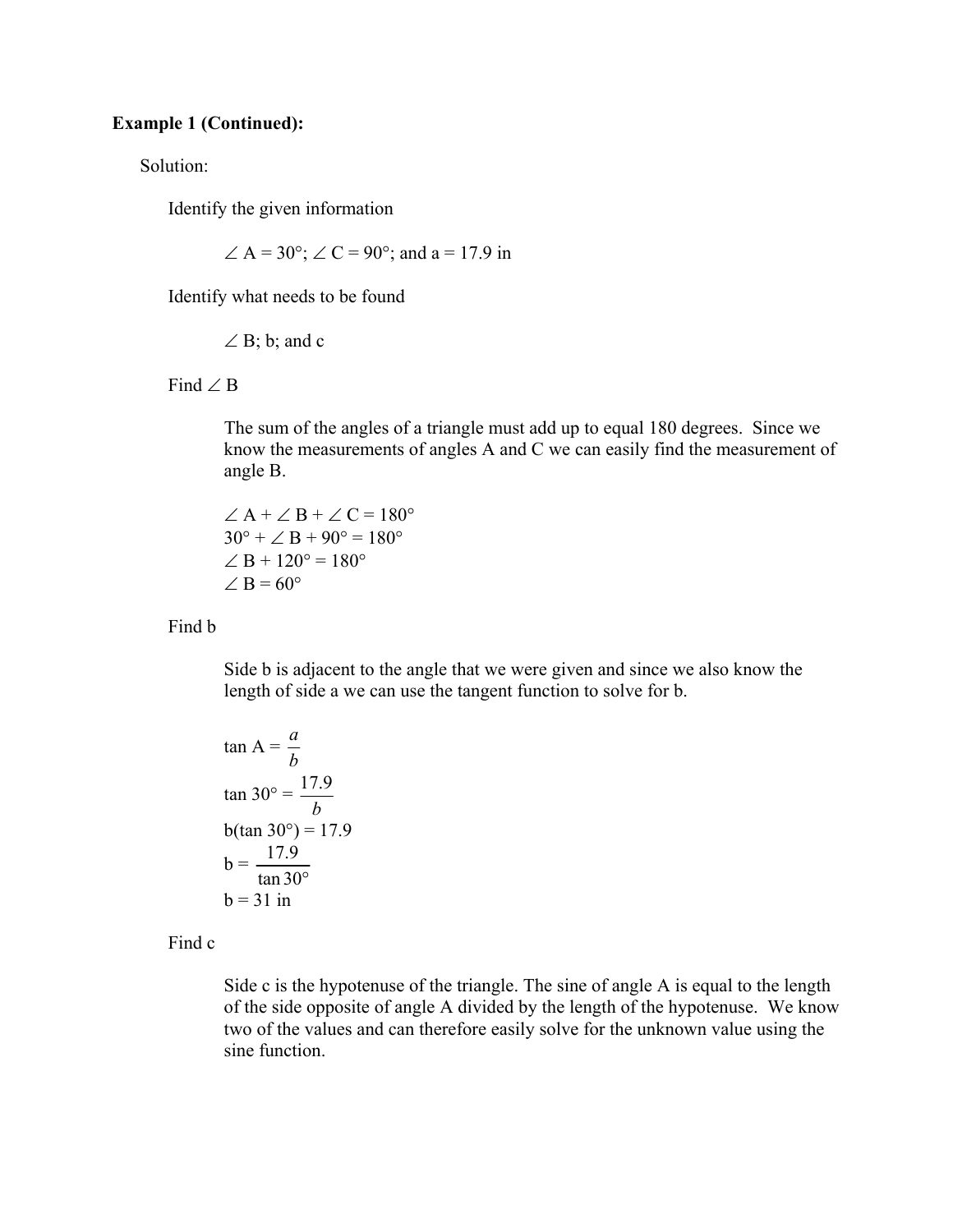## **Example 1 (Continued):**

$$
\sin A = \frac{a}{c}
$$
  
\n
$$
\sin 30^\circ = \frac{17.9}{c}
$$
  
\n
$$
c(\sin 30^\circ) = 17.9
$$
  
\n
$$
c = \frac{17.9}{\sin 30^\circ}
$$
  
\n
$$
c = 35.8 \text{ in}
$$

**Example 2:** Solve the right triangle shown below rounding all measurements to one decimal place (if necessary).



Solution:

Identify the given information

 $\angle A = 51^{\circ}$ ;  $\angle C = 90^{\circ}$ ; and c = 150 m

Identify what needs to be found

 $\angle$  B; a; and b

Find ∠ B

$$
\angle A + \angle B + \angle C = 180^{\circ}
$$
  
\n
$$
51^{\circ} + \angle B + 90^{\circ} = 180^{\circ}
$$
  
\n
$$
\angle B + 141^{\circ} = 180^{\circ}
$$
  
\n
$$
\angle B = 39^{\circ}
$$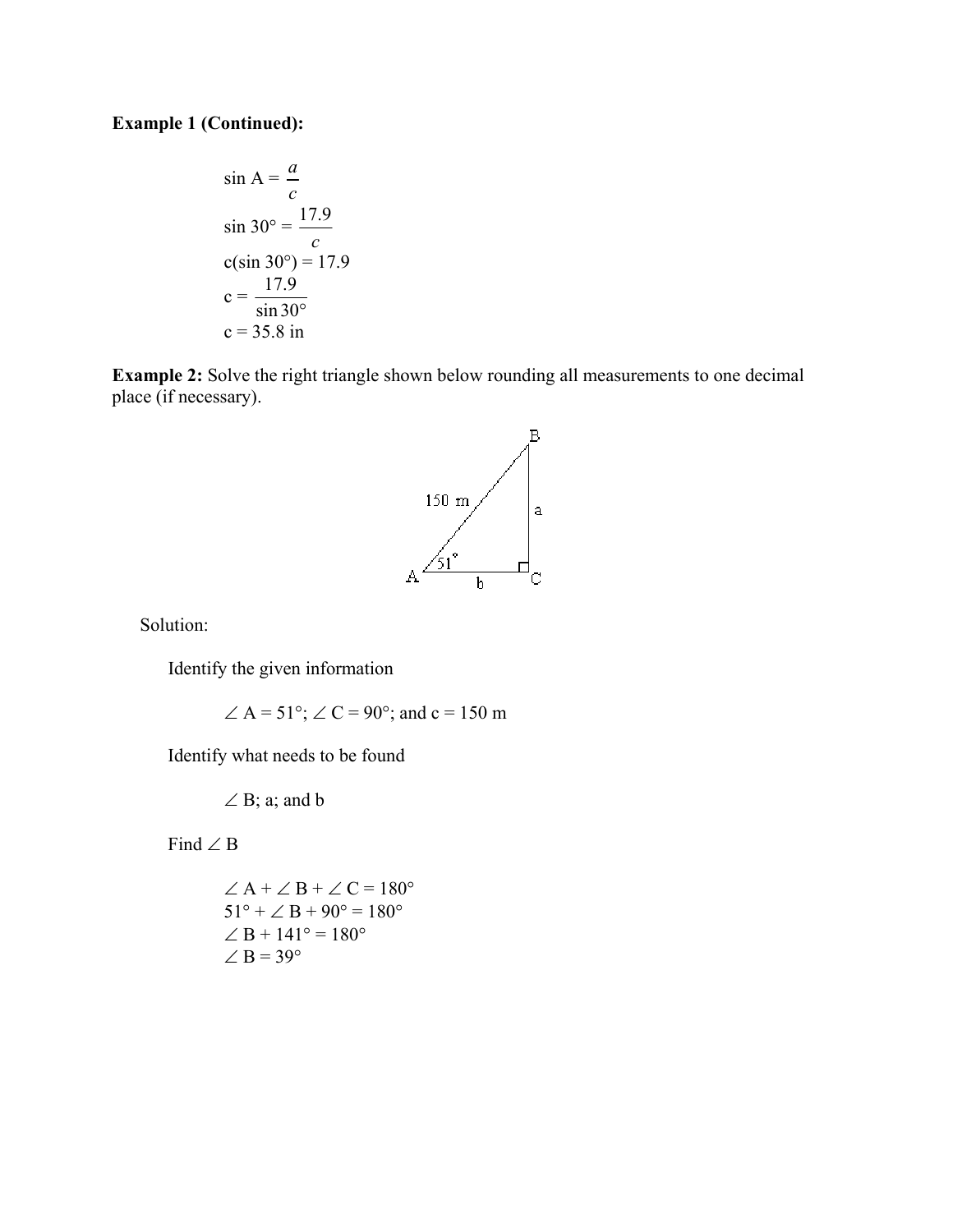## **Example 2 (Continued):**

## Find a

 We know angle A and the hypotenuse, so the sine function can be used to determine the length of side a.

$$
\sin A = \frac{a}{c}
$$
  

$$
\sin 51^\circ = \frac{a}{150}
$$
  

$$
150(\sin 51^\circ) = a
$$
  

$$
a \approx 116.6 \text{ m}
$$

Find b

 Side b is adjacent to angle A and since we know the measurements of angle A and the hypotenuse the cosine function can now be used to find b.

$$
\cos A = \frac{b}{c}
$$
  

$$
\cos 51^\circ = \frac{b}{150}
$$
  

$$
150(\cos 51^\circ) = b
$$
  

$$
b \approx 94.4 \text{ m}
$$

Solving a right triangle given two sides

**Example 3:** Solve the right triangle shown below rounding all measurements to one decimal place (if necessary).

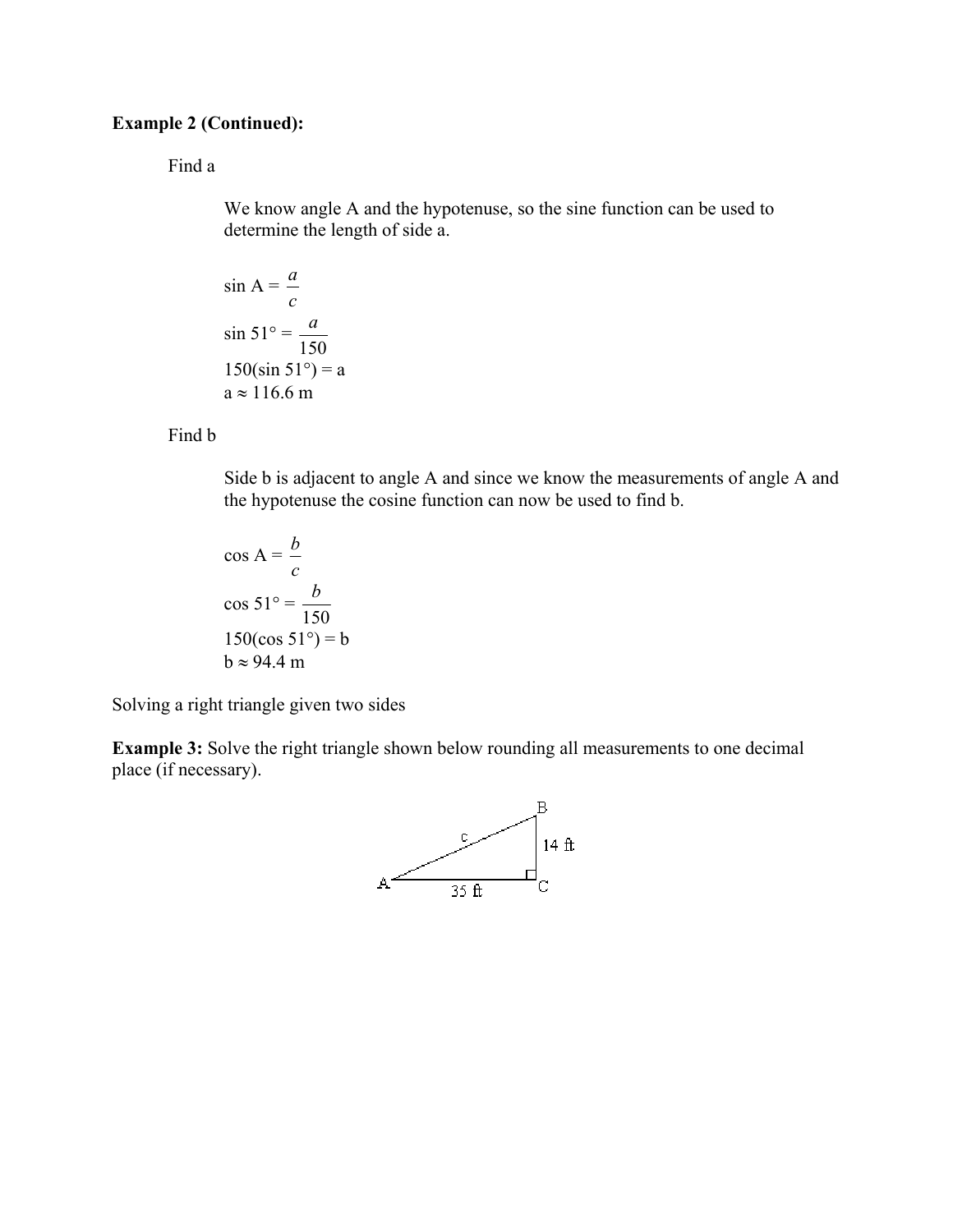#### **Example 3 (Continued):**

Solution:

Identify the given information

 $\angle C = 90^{\circ}$ ; a = 14 ft; and b = 35 ft

Identify what needs to be found

$$
\angle A; \angle B; \text{ and } c
$$

Find  $\angle A$ 

 Since we know the measurements of sides a and b we can use the tangent function to find the measurement of angle A.

$$
\tan A = \frac{a}{b}
$$

$$
\tan A = \frac{14}{35}
$$

$$
A = \tan^{-1} \frac{14}{35}
$$

$$
A \approx 21.8^{\circ}
$$

Find  $\angle$  B

 $\angle A + \angle B + \angle C = 180^{\circ}$  $21.8^{\circ} + \angle B + 90^{\circ} \approx 180^{\circ}$  $∠ B + 111.8° \approx 180°$  $\angle B \approx 68.2^\circ$ 

#### Find c

 Since we know the lengths of the sides a and b the Pythagorean Theorem can be used to find the length of the hypotenuse. You do not want to use a trigonometric function involving either of the two angles we just found because they have been rounded off. Using the original information given and the Pythagorean Theorem will provide a much better estimate of the length of the hypotenuse.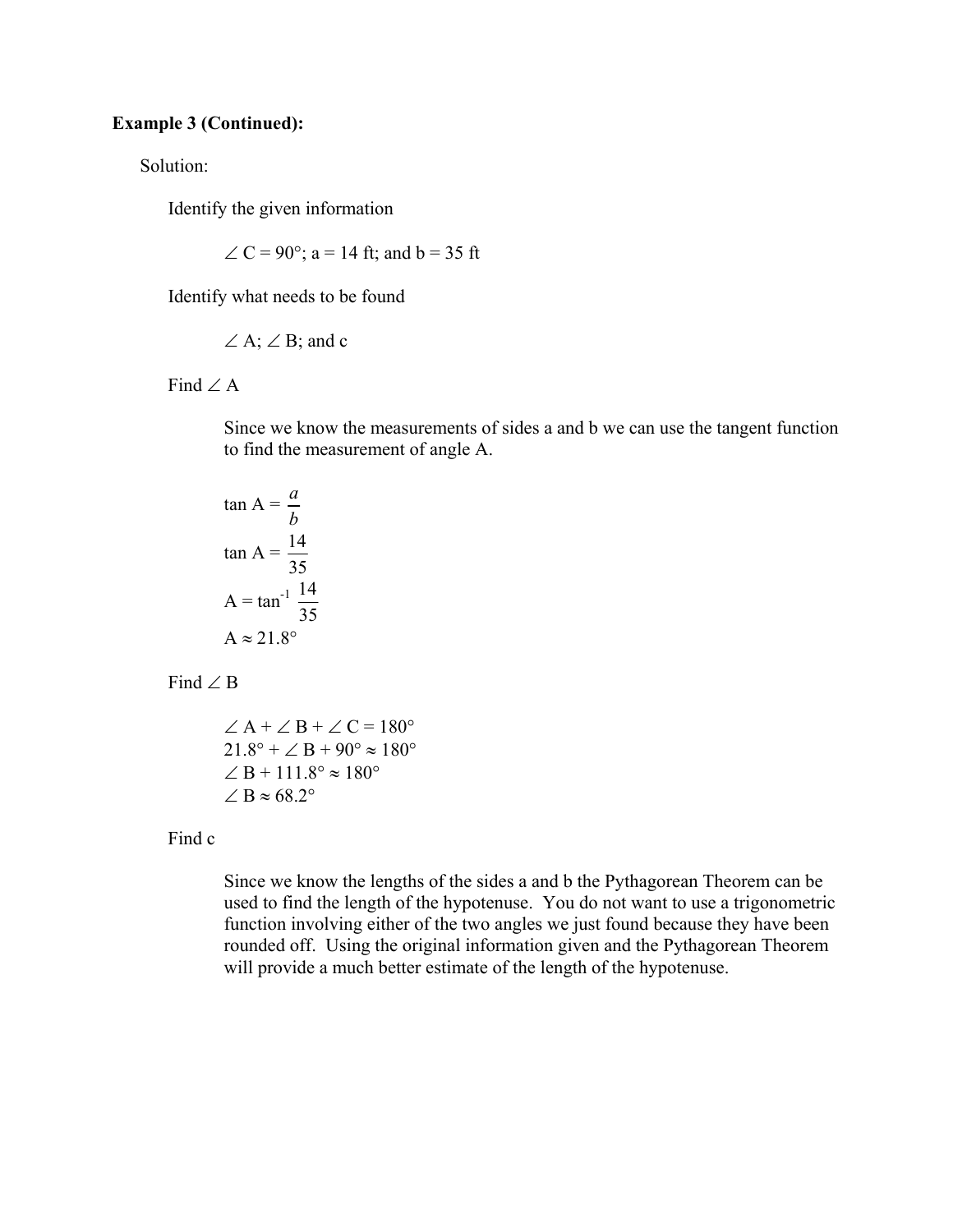## **Example 3 (Continued):**

$$
a^{2} + b^{2} = c^{2}
$$
  
(14)<sup>2</sup> + (35)<sup>2</sup> = c<sup>2</sup>  
196 + 1225 = c<sup>2</sup>  
1421 = c<sup>2</sup>  
 $\sqrt{1421} = c$   
37.7  $\approx$  c

There could also be a situation where you will have a combination of right triangles that are used to solve for an unknown amount.

**Example 4:** Solve the right triangles shown below for y rounding all measurements to one decimal place (if necessary).



#### Solution:

 In order to find the value of y, we must first solve for a and x. We could then find y by subtracting x from a.

Find a

 Side a is the full length of the side between B and C. Since the angle A and its adjacent side are known, we can use the tangent function to find a.

$$
\tan A = \frac{a}{b}
$$
  

$$
\tan 61.2^\circ = \frac{a}{150}
$$
  

$$
150(\tan 61.2^\circ) = a
$$
  

$$
a \approx 272.8 \text{ m}
$$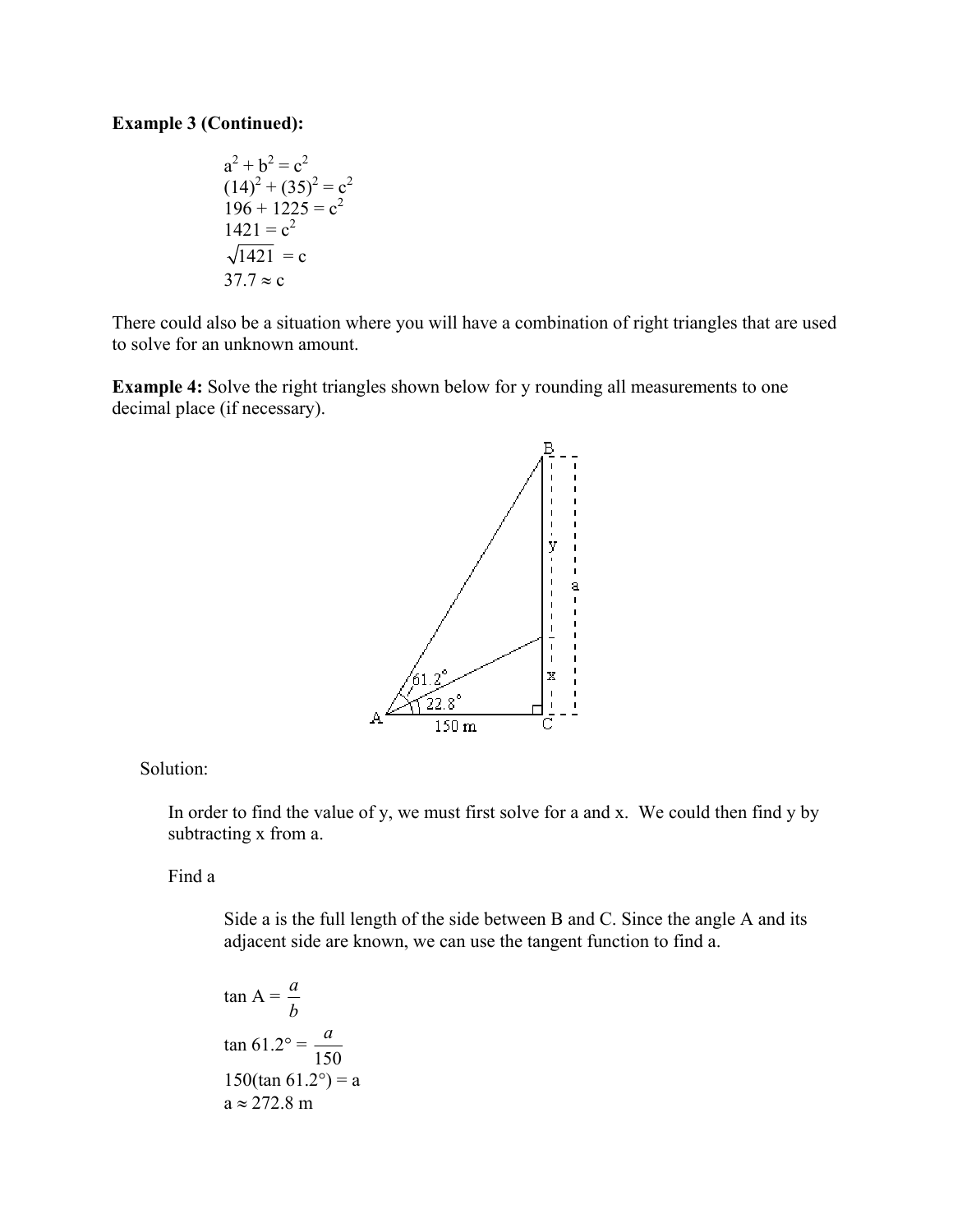## **Example 4 (Continued):**

#### Find x

 Side x is also opposite of the angle A so we will once again use the tangent function to find the length of x. However, this time we will use the smaller angle of 22.8° for A.

$$
\tan A = \frac{x}{b}
$$
  

$$
\tan 22.8^\circ = \frac{x}{150}
$$
  

$$
150(\tan 22.8^\circ) = x
$$
  

$$
x \approx 63.1 \text{ m}
$$

Find y

$$
x + y = a
$$
  
63.1 + y \approx 272.8  

$$
y \approx 209.7 \text{ m}
$$

Now that you have an understanding of how the trigonometric functions are used to solve right triangles, let's look at some real world applications. The techniques we used in solving the previous examples can be applied in the areas of surveying and navigation.

**Example 5:** A child who is 4 feet tall is standing 200 feet away from the center of the base of the Tower of Americas. If the child must look up at an angle of 75° to see the top of the tower, how tall is the Tower of Americas?

Solution:

Draw diagram of the situation

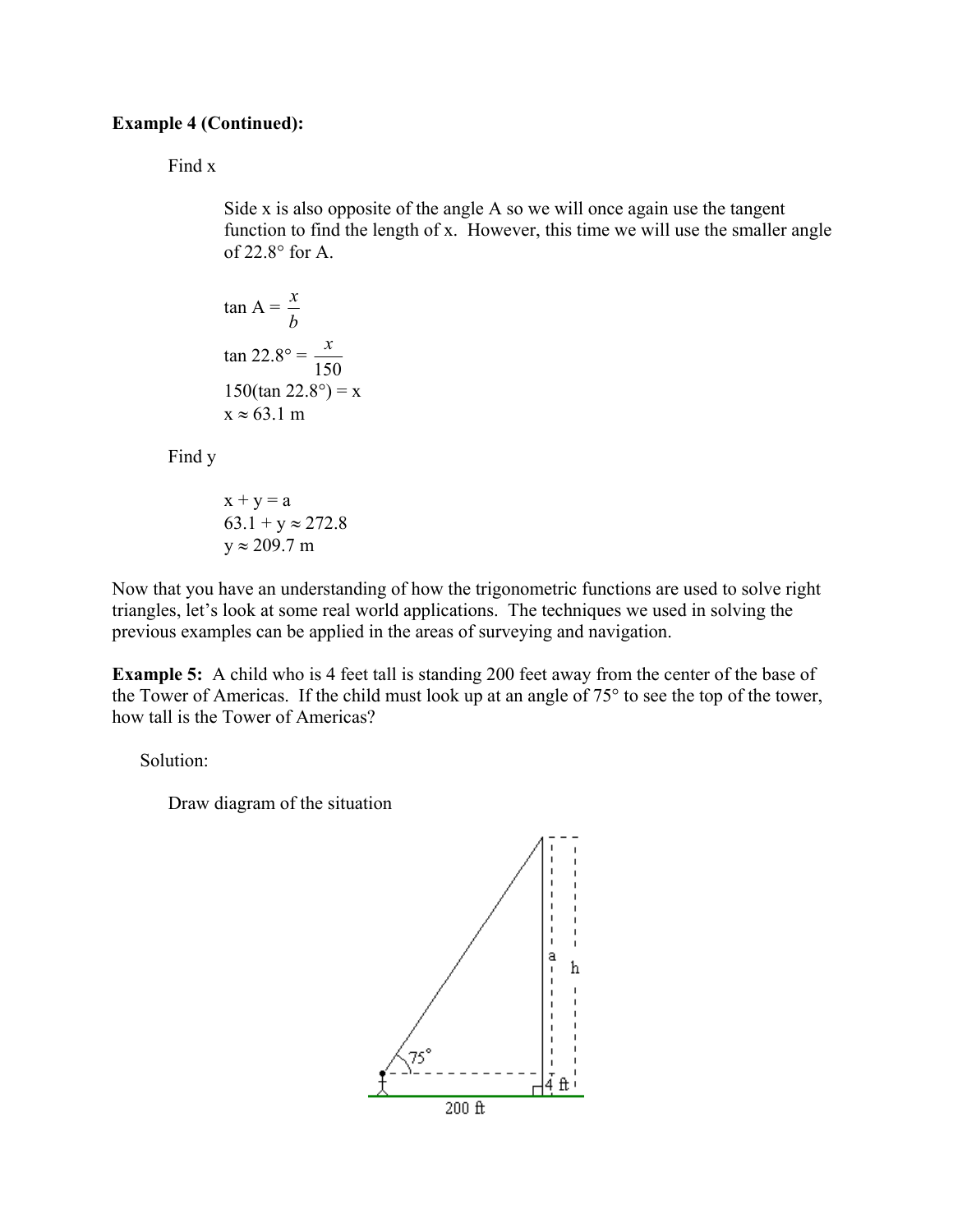## **Example 5 (Continued):**

#### Find a

 For the triangle involving a, we know both the measurements of angle A and the length of the side adjacent to it. Therefore, we can use the tangent function to determine a.

$$
\tan A = \frac{a}{b}
$$

$$
\tan 75^\circ = \frac{a}{200}
$$

$$
200(\tan 75^\circ) = a
$$

$$
a \approx 746 \text{ ft}
$$

#### Find h

 The height of the Tower of Americas is equal to the value of a plus the height of the child.

 $h = 4 + a$  $h \approx 4 + 746$  $h \approx 750$  ft

**Example 6:** A SAC student leaves the campus on a bearing of S 55° E and travels 5 miles before turning on a bearing of N 35° E. After traveling 10 miles on this new bearing what is the bearing of the student from SAC?

Solution:

Draw diagram of the situation



Identify known information

 Right triangle Adjacent side  $(b) = 5$ Opposite side  $(a) = 10$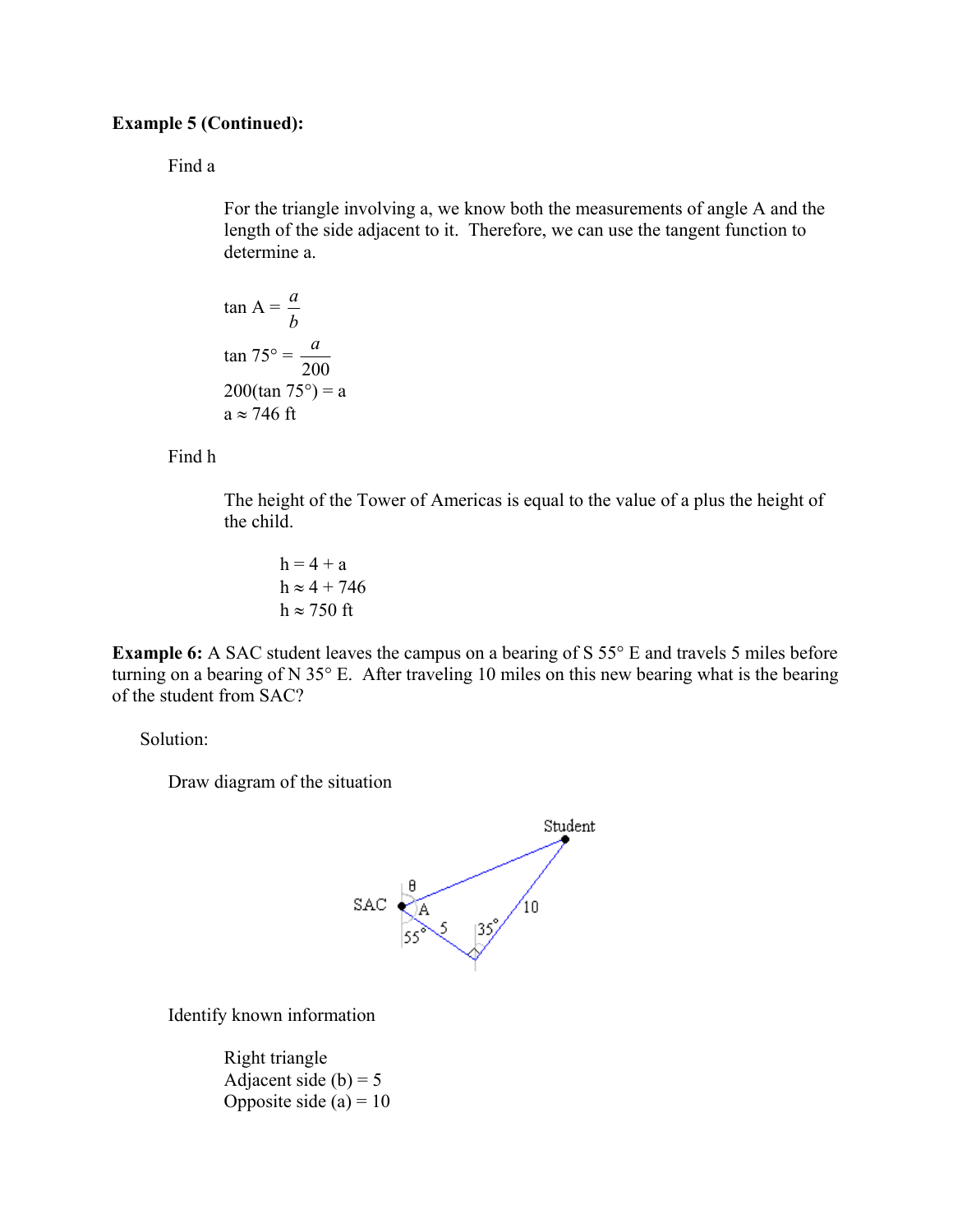#### **Example 6 (Continued):**

Identify what needs to be found

 The angle A The angle  $\theta$ 

Find angle A

 Since the adjacent and opposite sides are known the tangent function is used to find the measurement of angle A

$$
\tan A = \frac{a}{b}
$$

$$
\tan A = \frac{10}{5}
$$

$$
A = \tan^{-1} 2
$$

$$
A \approx 63.4^{\circ}
$$

Find angle  $\theta$ 

Angle  $\theta$ , A and the 55 $\degree$  angle form a straight line and are therefore supplementary angles whose sum must equal 180°.

$$
\angle \theta + \angle A + 55^{\circ} = 180^{\circ}
$$
  
\n
$$
\angle \theta + 63.4^{\circ} + 55^{\circ} \approx 180^{\circ}
$$
  
\n
$$
\angle \theta + 118.4^{\circ} \approx 180^{\circ}
$$
  
\n
$$
\angle \theta \approx 61.6^{\circ}
$$

The student's bearing from SAC is N 61.6° E.

The cosine and sine functions are used in the area of simple harmonic motion because of how the oscillatory motion of an object will resemble the graphs of the trigonometric functions. The distance an object in simple harmonic motion travels can be expressed using either of the two trigonometric functions (cosine or sine).

$$
d = a \cos \omega t
$$
 or  $d = a \sin \omega t$ ; period =  $\frac{2\pi}{\omega}$ 

 where d is the object's distance from the origin (or its rest position) and the absolute value of a represents the amplitude or the maximum distance the object can travel from its rest position.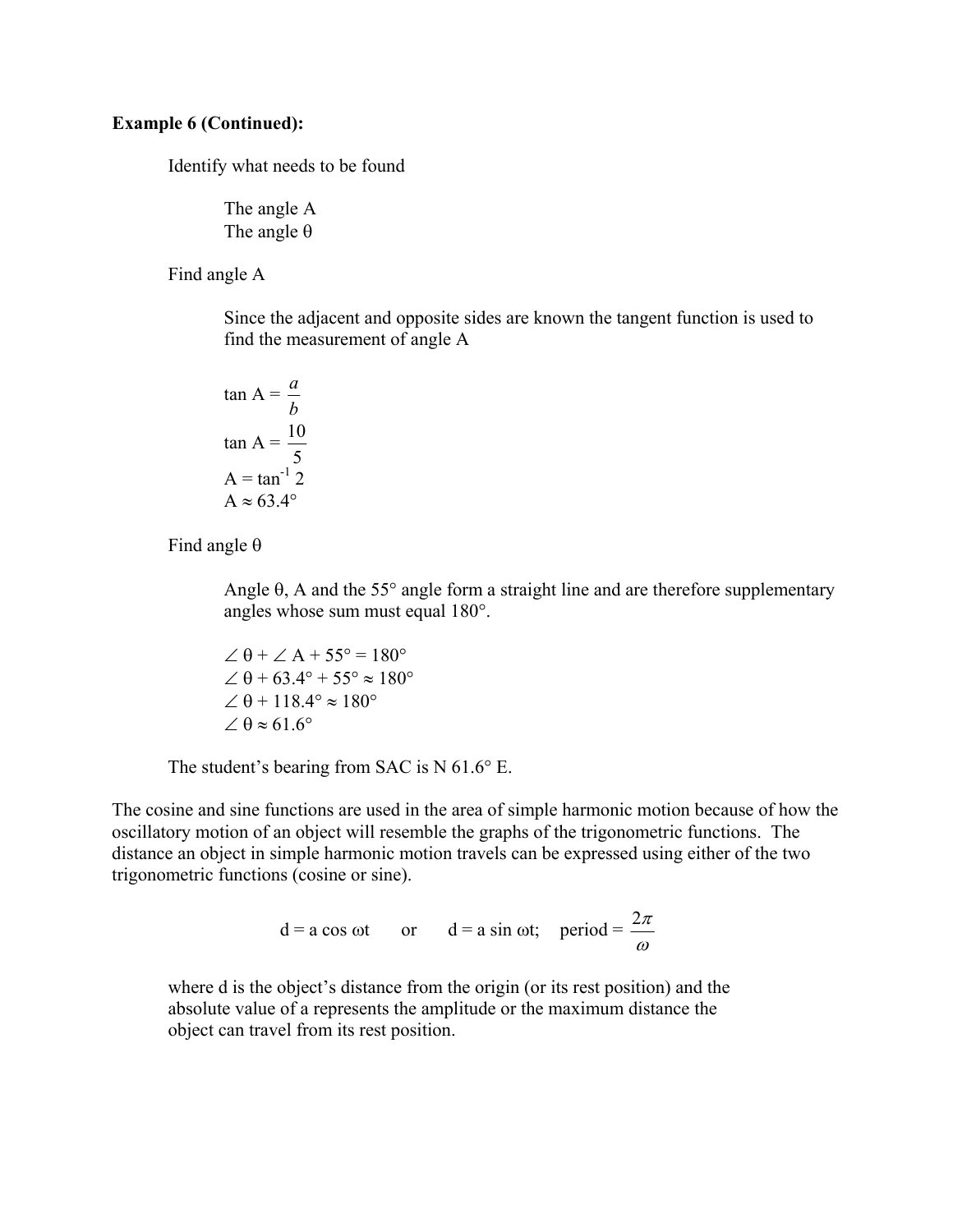The determination of which function to use depends on where the object is located at the time  $t = 0$ . If the object is at its maximum distance from its rest position when  $t = 0$  then the cosine function will be used. If the object is at its rest position when  $t = 0$  then the since function is used.

**Example 7:** A ball attached to a spring is pulled 5 inches below its rest position and then released. The period of the ball's motion is 4 seconds. Write the equation for the ball's simple harmonic motion.

Solution:

Identify given information

 $d = -5$  when  $t = 0$  $period = 4$ 

Determine which trigonometric function will be used

Since the object will be at its maximum distance from its rest position when  $t = 0$ the cosine function would be used to write the equation.

 $d = a cos \omega t$ 

Identify what information needs to be found

In order to write the equation we will need to find a and  $\omega$ 

#### Find a

|a| is the ball's maximum displacement which occurs at  $t = 0$ .

 $a = -4$ 

Find ω

The period is 4 seconds so we can find the value of  $\omega$  with the equation

$$
period = \frac{2\pi}{\omega}
$$

$$
4 = \frac{2\pi}{\omega}
$$

$$
4\omega = 2\pi
$$

$$
\omega = \frac{\pi}{2}
$$